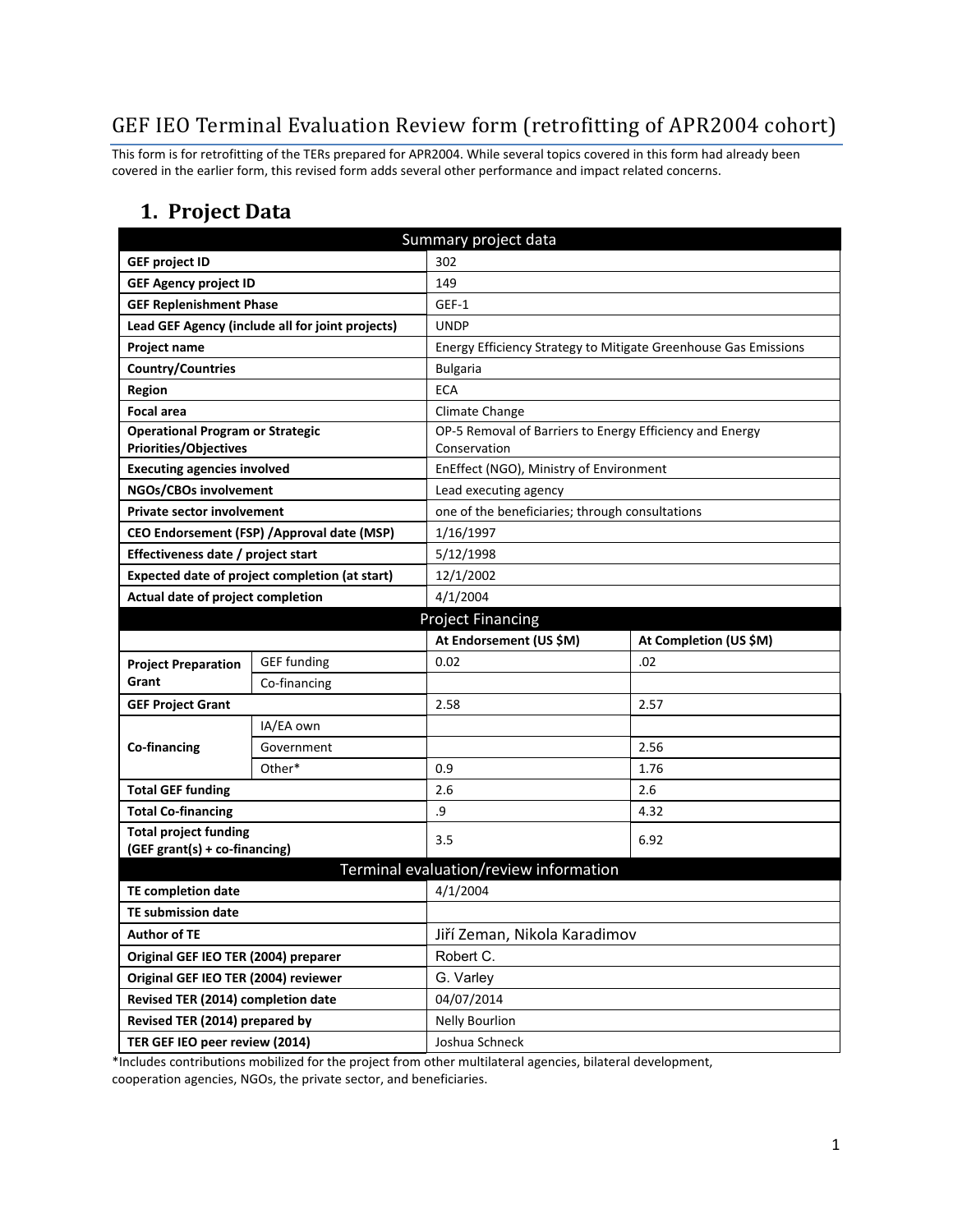#### 2. Summary of Project Ratings

| <b>Criteria</b>                                  | <b>Final PIR</b> | <b>IA Terminal</b><br><b>Evaluation</b> | <b>IA Evaluation</b><br><b>Office Review</b> | <b>GEF EO Review</b> |
|--------------------------------------------------|------------------|-----------------------------------------|----------------------------------------------|----------------------|
| <b>Project Outcomes</b>                          | НS               | HS                                      | N/A                                          |                      |
| <b>Sustainability of Outcomes</b>                |                  | HL                                      | N/A                                          | ML                   |
| <b>M&amp;E Design</b>                            | N/A              | N/A                                     | N/A                                          |                      |
| <b>M&amp;E</b> Implementation                    | N/A              | HS                                      | N/A                                          | UA                   |
| <b>Quality of Implementation</b>                 | N/A              | N/A                                     | N/A                                          | UA                   |
| <b>Quality of Execution</b>                      | N/A              | N/A                                     | N/A                                          | UA                   |
| <b>Quality of the Terminal Evaluation Report</b> |                  |                                         | N/A                                          | MU                   |

# **3. Project Objectives**

3.1 Global Environmental Objectives of the project:

As stated in the previous TER, the global environmental objective is "to overcome barriers to increased energy efficiency (EE), by reducing emissions of GHG and other global pollutants".

3.2 Development Objectives of the project:

The development objectives of this project, according to the previous TER, are:

- (1) National Capacity building: Establish sustainable energy policies and programmes, and enhance public awareness in municipalities.
- (2) Supporting demonstrations: Accelerate the undertaking of sustainable energy projects within municipalities by demonstrating their potential for energy and economic savings and for reductions in GHG emissions.

The target outcomes are:

- (1) Energy efficiency considerations are incorporated into public/municipal programmes and strategies;
- (2) the capacity to identify, design, implement, and manage energy efficiency programmes and projects on the local level is strengthened;
- (3) the existing critical financial barriers to the implementation of energy efficiency projects are eliminated;
- (4) energy-efficient street lighting will be demonstrated in Gabrovo; the results will be evaluated and reported in a case study to other municipalities;
- (5) progressive methods of planning, renovating and managing of existing district heating systems and heating end-uses will be demonstrated.

3.3 Were there any **changes** in the Global Environmental Objectives, Development Objectives, or other activities during implementation?

There was no change in objectives and activities during project implementation.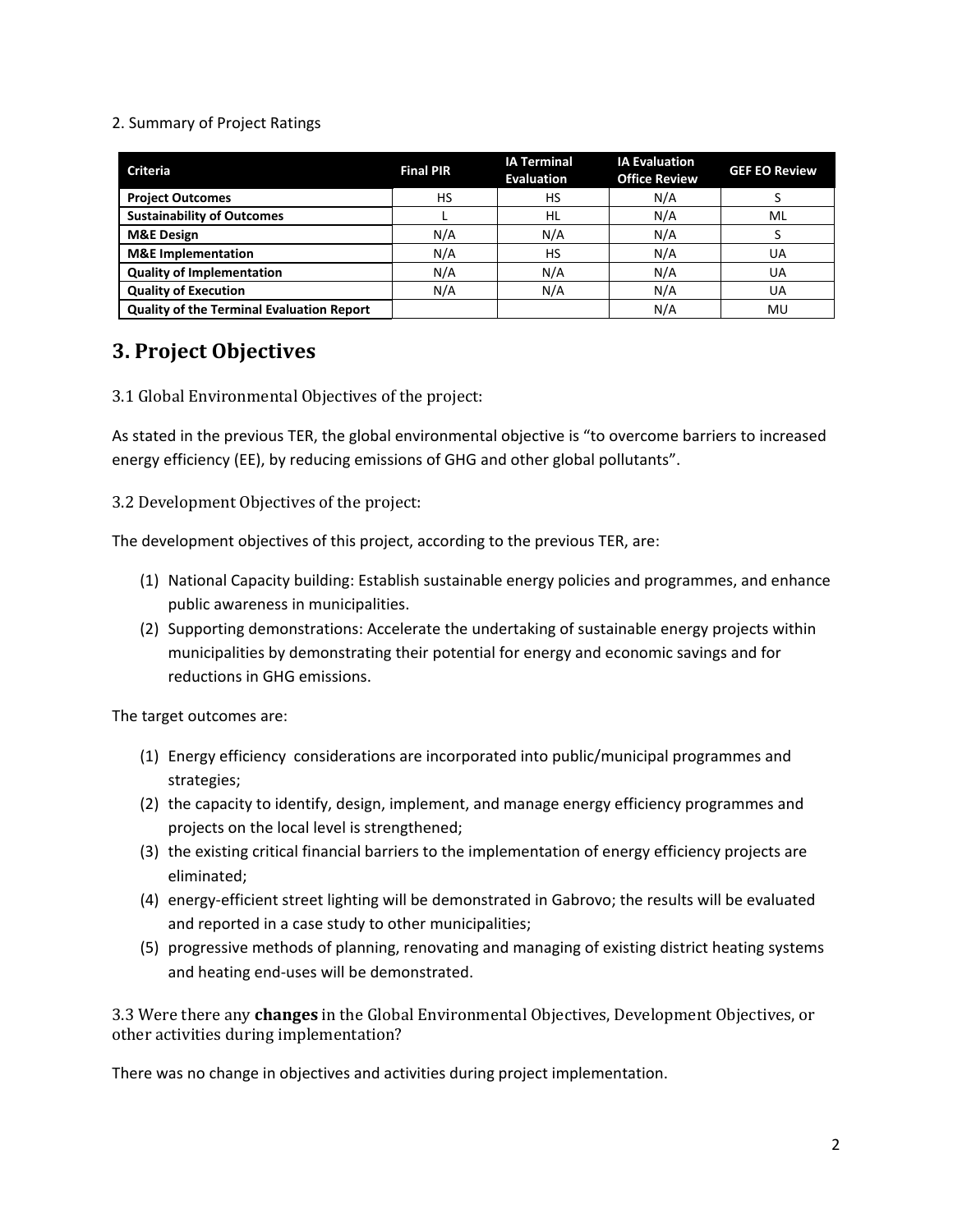# **4. GEF EO assessment of Outcomes and Sustainability**

Please refer to the GEF Terminal Evaluation Review Guidelines for detail on the criteria for ratings.

Relevance can receive either a Satisfactory or Unsatisfactory rating. For Effectiveness and Cost efficiency, a six point rating scale is used (Highly Satisfactory to Highly Unsatisfactory), or Unable to Assess. Sustainability ratings are assessed on a four-point scale: Likely=no or negligible risk; Moderately Likely=low risk; Moderately Unlikely=substantial risks; Unlikely=high risk. In assessing a Sustainability rating please note if, and to what degree, sustainability of project outcomes is threatened by financial, sociopolitical, institutional/governance, or environmental factors.

Please justify ratings in the space below each box.

|  | 4.1 Relevance | Rating: Satisfactory |
|--|---------------|----------------------|
|--|---------------|----------------------|

The relevance of the project is rated as Satisfactory. No information on relevance is available in the previous TER, therefore the information comes from the TE.

The project is in full compliance with the national energy efficiency policy, formulated in the 1999 Energy and Energy Efficiency Act, the Energy Strategy of Bulgaria, and the National Action Plan on Energy Conservation, both approved in 2002, and the National Energy Conservation Programme.

These different governmental documents have identified energy efficiency as a priority activity to address both energy and environment related country specific problems. Additionally, the project initiates actions for and proves the necessity of its further development, which have attained direct realization in the newly approved Energy Act (2003) and Energy Efficiency Act (2004). As a result of the conclusions and recommendations formulated by the project, the new Energy Efficiency Act (2004) provides for setting up of an Energy Efficiency Fund, specifically designated for financing of activities for energy efficiency improvement.

At a local level, the project outcomes (district heating and space heating in public and residential multiapartment buildings, and street lighting) represent priorities of municipal policies, because it accounts for significant part of municipal budgets' expenditures, and has direct social impacts. In accordance with the national policies, energy efficiency is recognised as one of main options to address these issues also on municipal level.

| <b>4.2 Effectiveness</b> | Rating: Satisfactory |
|--------------------------|----------------------|
|--------------------------|----------------------|

The effectiveness is rated satisfactory. As explained in the previous TER, the project contributed to decreasing barriers to energy efficiency by developing and disseminating capacity to prepare energy efficiency projects, based on practical experience from the demonstration zones.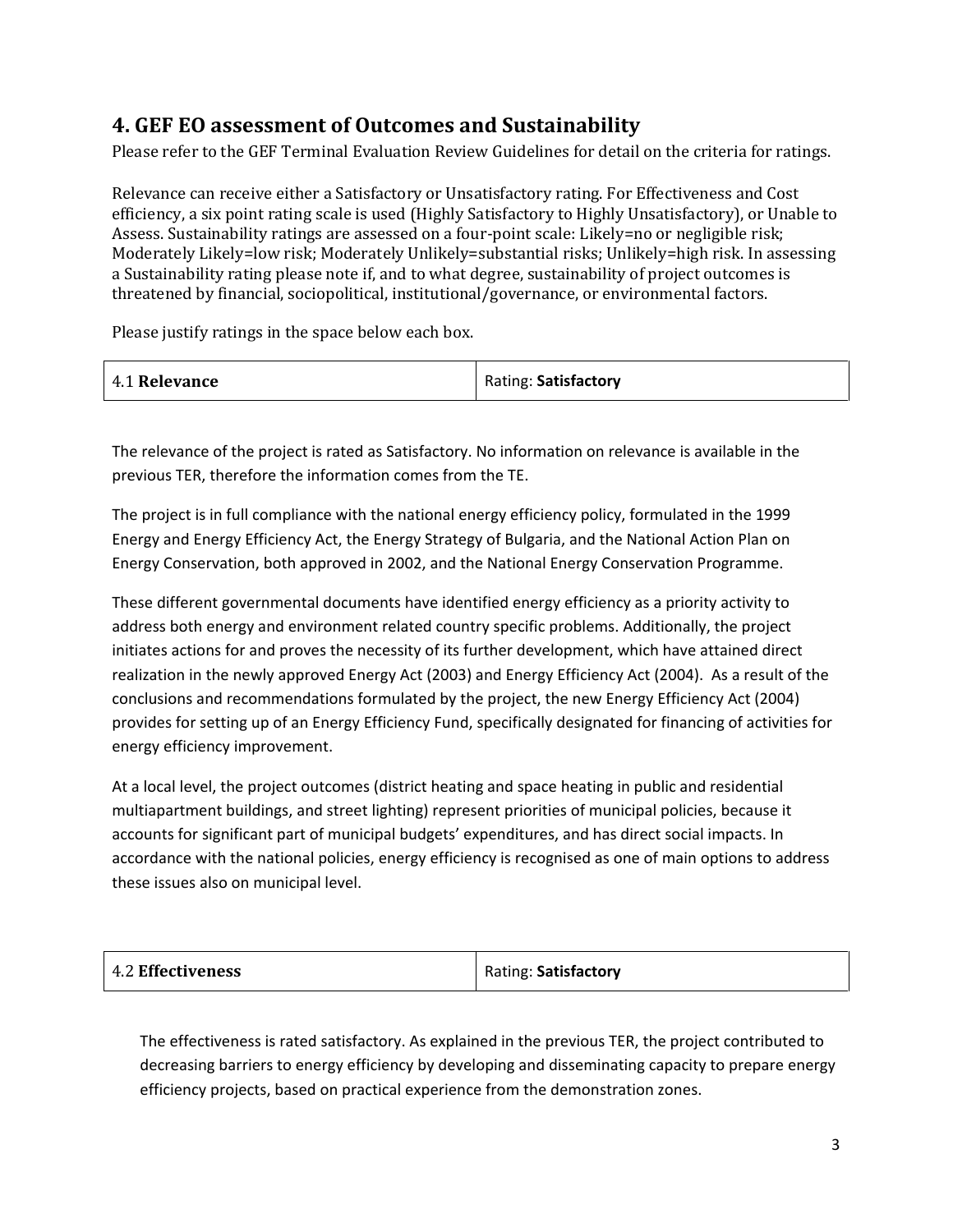The TE states all objectives were fully achieved, except for removing financing constraints. In 39 municipalities, EE offices were established and equipped and the managers trained in energy planning, EE project development and finance.

- EE district heating systems and heating end-uses were demonstrated.

- 40 EE projects have been implemented in participating municipalities and the capacity building, knowledge management and policy advocacy achievements are widely acknowledged.

On the other hand, the following was not achieved:

- (1) The indicators needed to demonstrate all outcomes were not available.
- (2) The ambitious objective of establishing sustainable energy policies has not been fully achieved according to other sections of the TE, although substantial progress through changes in attitudes attributable to the project are contributing to policy change and replication.
- (3) Critical financial barriers to implementation of EE projects were not eliminated.

| 4.3 Efficiency | Rating: Satisfactory |
|----------------|----------------------|
|----------------|----------------------|

No information is available on efficiency in the previous TER, therefore the information comes directly from the TE.

The efficiency is rated as Satisfactory.

The project performed in a cost effective way. Strict financial control was implemented with a competitive selection of contractors in the demonstration projects. Financial penalties were implemented to motivate suppliers to perform high-quality work.

The project was implemented in time according to the planned schedule. The delays in some of the results (such as industrial building demonstration project) were caused because more time had to be spent in identification and development of the specific project activity. According to the TE, "the project management took the decision rather to slightly delay the originally planned interim deadlines in some cases but to deliver best possible results".

The two auditors PriceWaterhouse Coopers and KPMG were selected by UNDP, and audited annual financial results of the project. The audits report that project disbursements were made in accordance with project document and UNDP rules, were valid and supported with adequate documentation.

| 4.4 Sustainability | Rating: Moderately Likely |
|--------------------|---------------------------|
|--------------------|---------------------------|

According to the previous TER, the sustainability of the project is rated as Moderately Likely.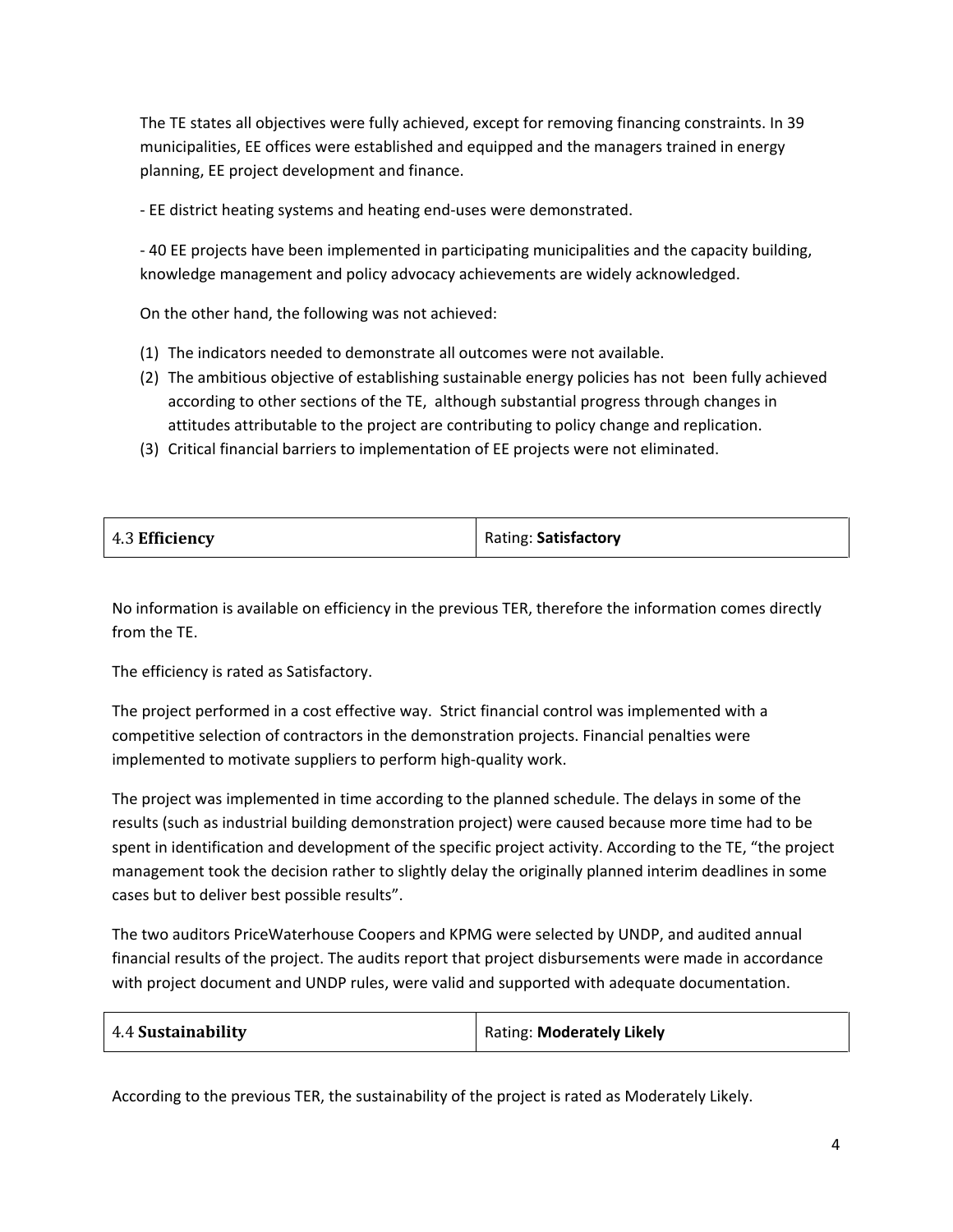On one hand, the followings achievements showed that the project will likely be sustainable:

- (1) Capacity building has increased the quality of EE project investment proposals and contributed to a pipeline that may in the future be financed by some combination of donor loans/guarantees combined with commercial bank loans.
- (2) The conclusions and recommendations formulated by the project contributed to setting up a pilot Energy Efficiency Fund under the Energy Efficiency Act. The Energy Act (2003) and Energy Efficiency Act (2004), recognize housing associations as legal entities, entitled to preferential energy prices and financing of energy efficiency projects from an Energy Efficiency Fund.
- (3) The demonstration projects have helped to change people's attitude towards public space and property, while the development of the EE network EcoEnergy has focused advocacy and influenced policy and donor strategies.
- (4) The project's media-dissemination strategy directly influenced decision making at municipal and utility level, and also national climate change policy through a bottom-up channel of communication and advocacy. The network covers 69% of the population.
- (5) The basis for an expansion of capacity in key areas of energy planning, investment and loan appraisal and packaging, and participatory mechanisms has been established.
- (6) For larger municipalities, EE administrations have been established.
- (7) Knowledge of new technologies has been embedded in practical experience of pilot projects and disseminated through EcoEnergy network, and through a database of comparative municipal energy costs.

On the other hand, according to the previous TER, there are still some shortcomings that could impact the sustainability of the project:

- (1) The shortfall of funding for capacity building and lagging legal, public-sector financial and energy sector reforms, prevented achievement of some outcomes - "the legal framework concerning the activities of local authorities, including the actions in the field of energy efficiency, not only does not provide yet for substantial support to implementation of projects aimed at energy conservation in municipal sites, but in certain although rare cases, it even obstructs their implementation."
- (2) Failure to secure financing for EE investments, stalling of energy sector reforms and slow introduction of metering, especially in smaller municipalities, which cannot support the development of necessary planning, regulatory and operating capacities
- (3) Municipal contributions to equity in EE projects continues to be minimal and the commercial banks rate municipal EE projects as "high credit risks." Without cost-recovery pricing and metering of all electricity supplies, investment subsidies are likely to be insufficient to ensure long-term sustainability
- (4) Present savings from EE investments cannot be used to fund debt, and neither municipalities nor utilities are financially autonomous. Law, does not permit utilization of savings achieved through energy conservation measures during the current year to be spent during the next calendar year for capital investments or for paying off of bank credits obtained by the municipality.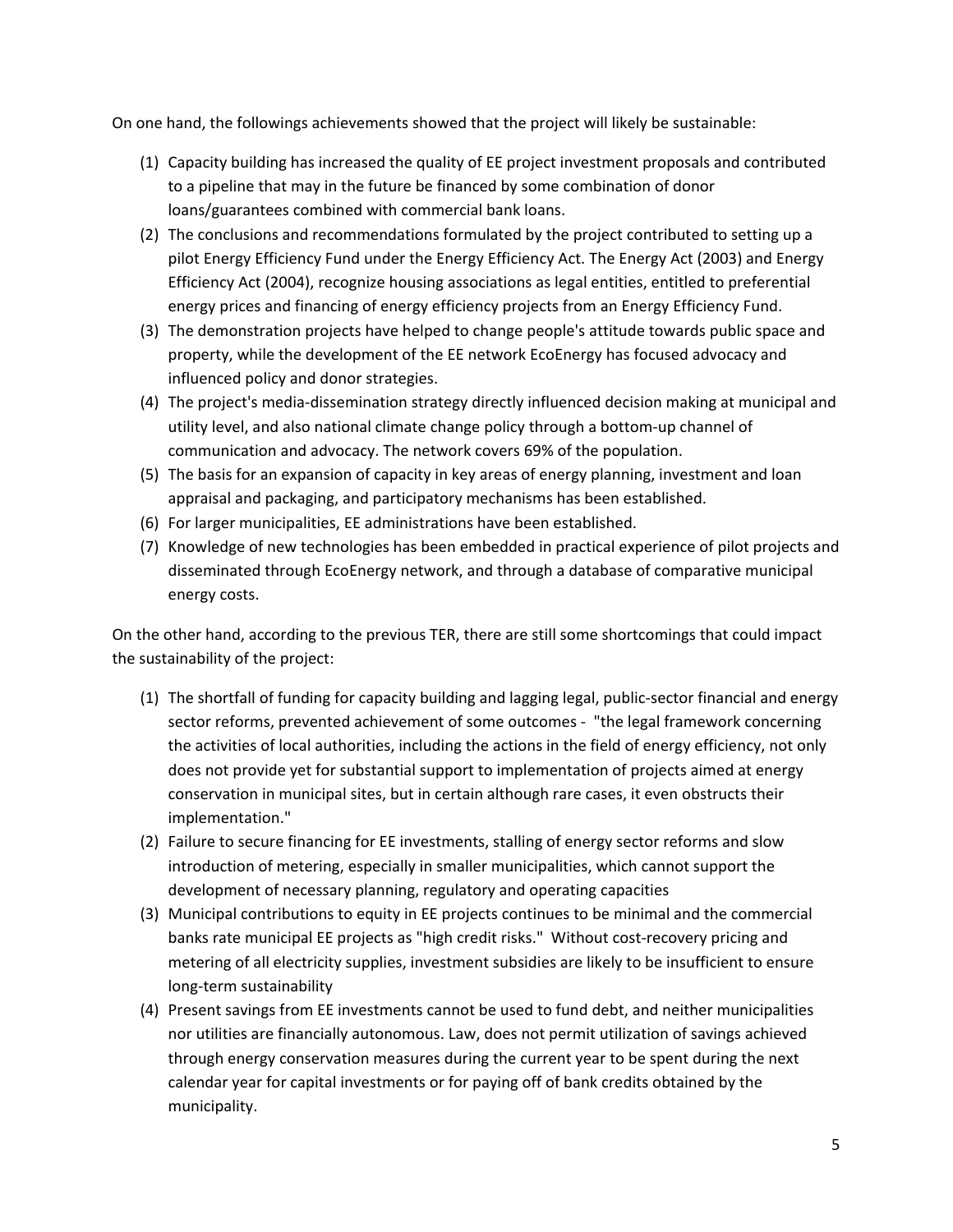## **5. Processes and factors affecting attainment of project outcomes**

5.1 Co-financing. To what extent was the reported co-financing essential to the achievement of GEF objectives? If there was a difference in the level of expected co-financing and actual co-financing, then what were the reasons for it? Did the extent of materialization of co-financing affect project's outcomes and/or sustainability? If so, in what ways and through what causal linkages?

No information is available in the previous TER.

The project has been implemented and co-financed by local national, municipal and private project partners, as well as by international donors. According to the TE, several changes have been implemented, especial in the form of local co-financing of demonstration projects. For example, due to financial restrictions related to the established currency board, original local grant financing has been changed to preferential loan funding. The project management attracted motivated partners who used the experience gained during the demonstration projects in their follow-up activities and even utilized their own and locally available financial sources. This is the case of the district heating utility, partnership with power utility in a street-lighting project.

5.2 Project extensions and/or delays. If there were delays in project implementation and completion, then what were the reasons for it? Did the delay affect the project's outcomes and/or sustainability? If so, in what ways and through what causal linkages?

No information on delays is available in the previous TER.

According to the TE, there was no major delay in the project implementation. The delays in some of the results (such as industrial building demonstration project) were caused because more time had to spend in identification and development of the specific project activity. The project management took the decision to slightly delay the originally planned deadlines but to deliver best possible results.

Therefore, at the request of the Project Steering Committee of 18 March 2002, a 12 months no-cost extension was approved.

5.3 Country ownership. Assess the extent to which country ownership has affected project outcomes and sustainability? Describe the ways in which it affected outcomes and sustainability, highlighting the causal links:

No information on country ownership is available in the previous TER.

According to the TE, the project has attained "remarkable results with respect to involvement of municipalities in the formulation and application of the energy efficiency policy". One of the demonstration project acted as a proof of the key role of local authorities for improvement of the energy efficiency on their respective areas through development of municipal strategies and programmes and implementation of concrete projects. After this demonstration project, a total of 37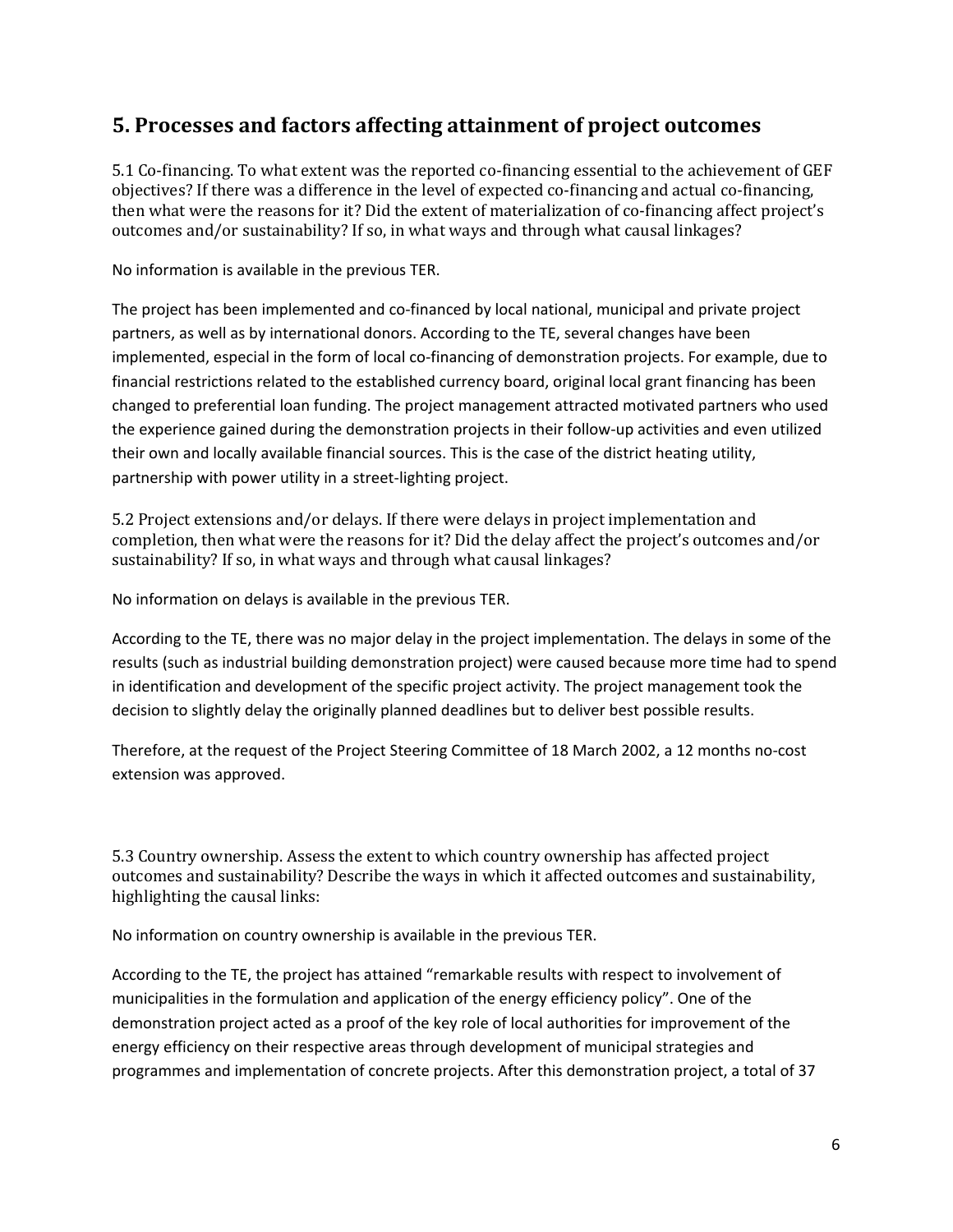other municipalities have worked out their own energy efficiency programmes, 18 of which are already being implemented.

# **6. Assessment of project's Monitoring and Evaluation system**

Ratings are assessed on a six point scale: Highly Satisfactory=no shortcomings in this M&E component; Satisfactory=minor shortcomings in this M&E component; Moderately Satisfactory=moderate shortcomings in this M&E component; Moderately Unsatisfactory=significant shortcomings in this M&E component; Unsatisfactory=major shortcomings in this M&E component; Highly Unsatisfactory=there were no project M&E systems.

Please justify ratings in the space below each box.

| 6.1 M&E Design at entry | Rating: Satisfactory |
|-------------------------|----------------------|
|-------------------------|----------------------|

According to the previous TER, the M&E design at entry is satisfactory.

The framework for the evaluation of the demonstration projects included a comprehensive set of baseline indicators for \$3.3 million of project costs (as stated in the PD). The project had 10 year targets for: incremental cost-savings in KWh/MWh per year for lighting and district heating in Gabrovo ; and CO2 reductions per year.

A logframe was constructed and some of the derived indicators are used for the TE.

| 6.2 M&E Implementation | Rating: Unable to Assess |
|------------------------|--------------------------|
|------------------------|--------------------------|

According to the TE, the project was regularly monitored and evaluated by the standard GEF/UNDP procedures, including regular quarterly and annual reporting of the executing and implementing agency to the UNDP on the progress of the project, and mid-term independent evaluation. The interim project results were published to policy makers and professionals as well as to the general public.

However, the M&E system cannot be rated on the basis of what is written in the TE because certain aspects of the M&E system are not described in the TE. Estimated  $CO<sub>2</sub>$  emissions developed at baseline were not be used to measure project impact because pre-project energy consumption levels were artificially constrained by very low operating budgets and frequent power outages.

According to the previous TER, no special studies or reports on the M&E were reported in the TE although \$50,000 was budgeted.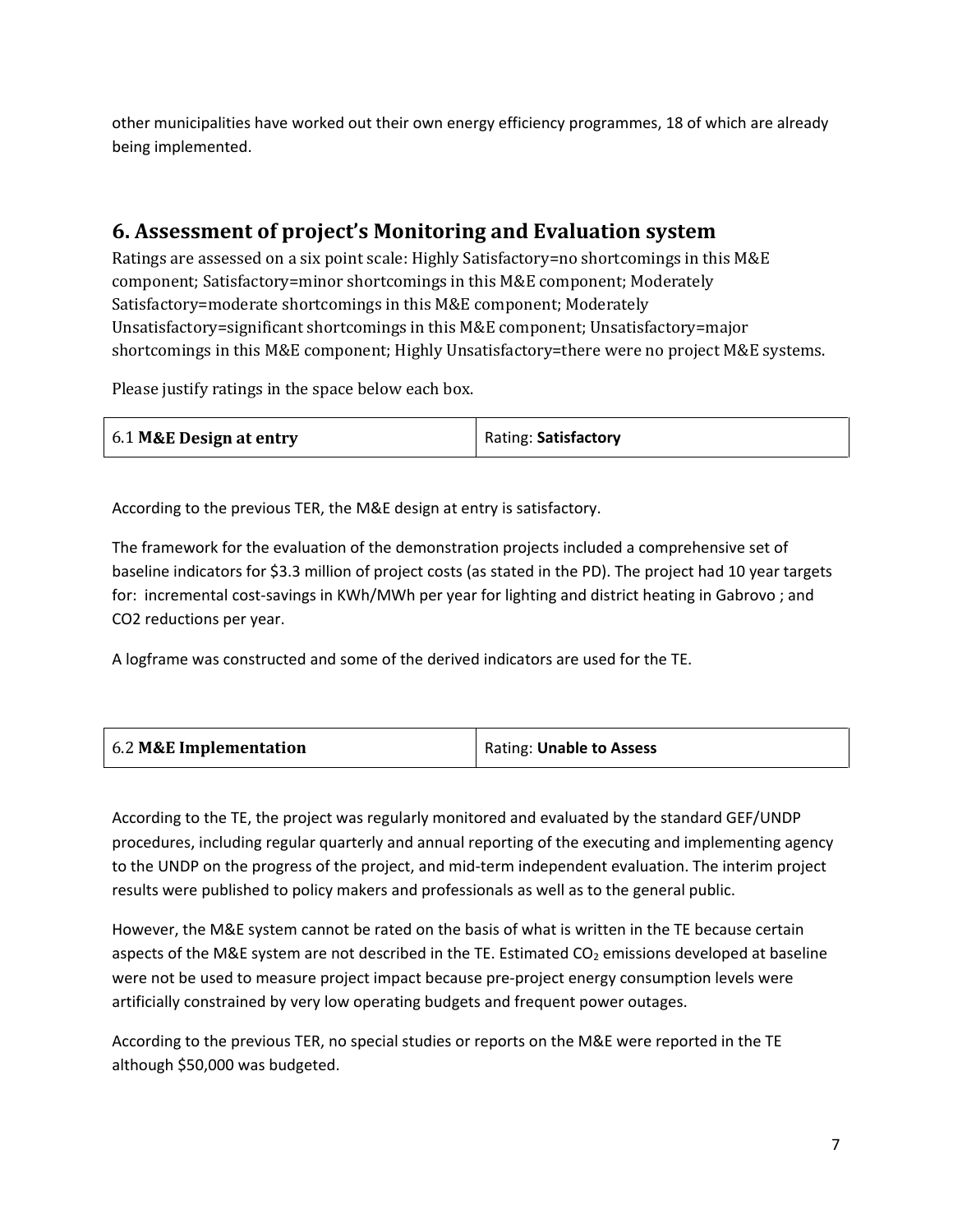# **7. Assessment of project implementation and execution**

Quality of Implementation includes the quality of project design, as well as the quality of supervision and assistance provided by implementing agency(s) to execution agencies throughout project implementation. Quality of Execution covers the effectiveness of the executing agency(s) in performing its roles and responsibilities. In both instances, the focus is upon factors that are largely within the control of the respective implementing and executing agency(s). A six point rating scale is used (Highly Satisfactory to Highly Unsatisfactory), or Unable to Assess.

Please justify ratings in the space below each box.

| 7.1 Quality of Project Implementation | Rating: Unable to Assess |
|---------------------------------------|--------------------------|
|---------------------------------------|--------------------------|

The project was implemented by UNDP. Not enough information on the quality of implementation is available in the TE, and in the previous TER to do a comprehensive assessment.

According to the TE, the project was well-managed.

| 7.2 Quality of Project Execution | Rating: Unable to Assess |
|----------------------------------|--------------------------|
|----------------------------------|--------------------------|

The project was executed by a NGO called *EnEffect,* a Bulgarian non-profit professional Center for Energy Efficiency.

There is no information in the TE, and in the previous TER, about the quality of the project execution. The only information available is about the strengthening of the NGO EnEffect; "The project Executing Agency EnEffect, has been the main driving motor for the development of *EcoEnergy* and is still performing the functions of Secretariat of the Network, has gained strength and developed in terms of institutional and human capacity thanks to the accumulated rich experience and the established daily contacts with the members of the Network" (TE, pg 21).

### **8. Assessment of Project Impacts**

8.1 Environmental Change. Describe the changes in environmental stress and environmental status that occurred by the end of the project. Include both quantitative and qualitative changes documented, sources of information for these changes, and how project activities contributed to or hindered these changes. Also include how contextual factors have contributed to or hindered these changes.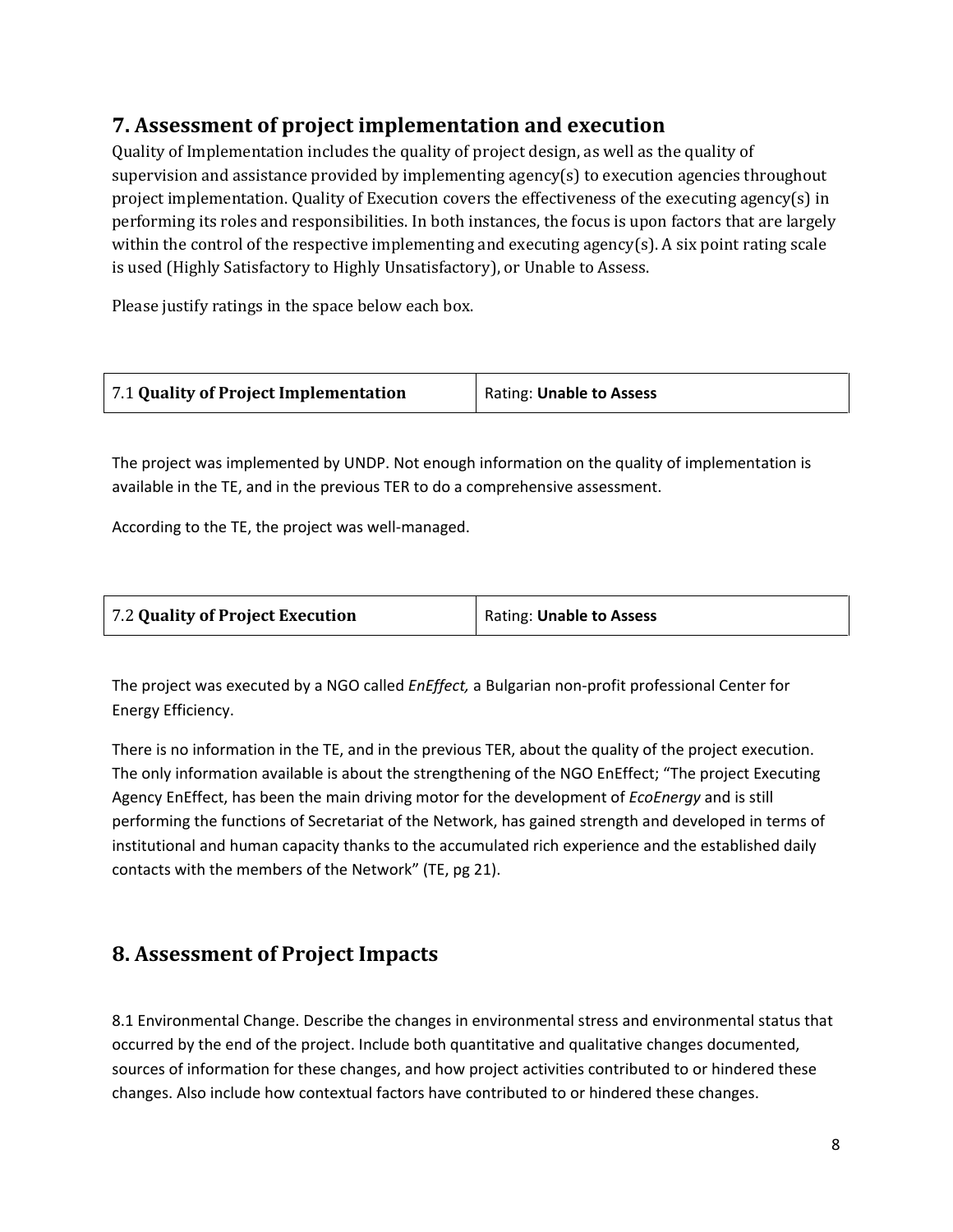The contribution of the project to incremental  $CO<sub>2</sub>$  emission reductions was not demonstrated, however, according to the TE, it will probably be positive in the long-run.

The major shortcomings in terms of environmental impact was that no quantification of impact was possible since the baseline energy usage, estimated for specific public building retrofitting pilot subprojects, was not valid since none of these "pilot" projects were completed as planned. Another shortcoming of the baseline design pointed out in the TE was that improved EE could be correlated with increased total energy usage (and hence  $CO<sub>2</sub>$  emissions), as pre-project energy consumption had been artificially constrained by inadequate operating budgets, fuel shortages and blackouts. Energy consumption was well below generation and distribution capacity, on account of very low municipal budgets. Schools and other municipal buildings were often closed for lack of heat. There was an excess demand for municipal heating.

8.2 Socioeconomic change. Describe any changes in human well-being (income, education, health, community relationships, etc.) that occurred by the end of the project. Include both quantitative and qualitative changes documented, sources of information for these changes, and how project activities contributed to or hindered these changes. Also include how contextual factors have contributed to or hindered these changes.

The project partners and beneficiaries (students and inhabitants) were not passive recipients of the project. Their interest and care about the community was raised. The energy efficiency demonstration project served as a driving force in strengthening the civic society on a local level.

No other socio economic impacts have been reported in the TE or in the previous TER.

8.3 Capacity and governance changes. Describe notable changes in capacities and governance that can lead to large-scale action (both mass and legislative) bringing about positive environmental change. "Capacities" include awareness, knowledge, skills, infrastructure, and environmental monitoring systems, among others. "Governance" refers to decision-making processes, structures and systems, including access to and use of information, and thus would include laws, administrative bodies, trustbuilding and conflict resolution processes, information-sharing systems, etc. Indicate how project activities contributed to/ hindered these changes, as well as how contextual factors have influenced these changes.

#### a) Capacities

During the project period, the project participants and stakeholders gained hands-on experience with this type of activities in the demonstration zone. The gained experience include municipal decision makers, and facility managers as well as practical technical expertise of local professionals developed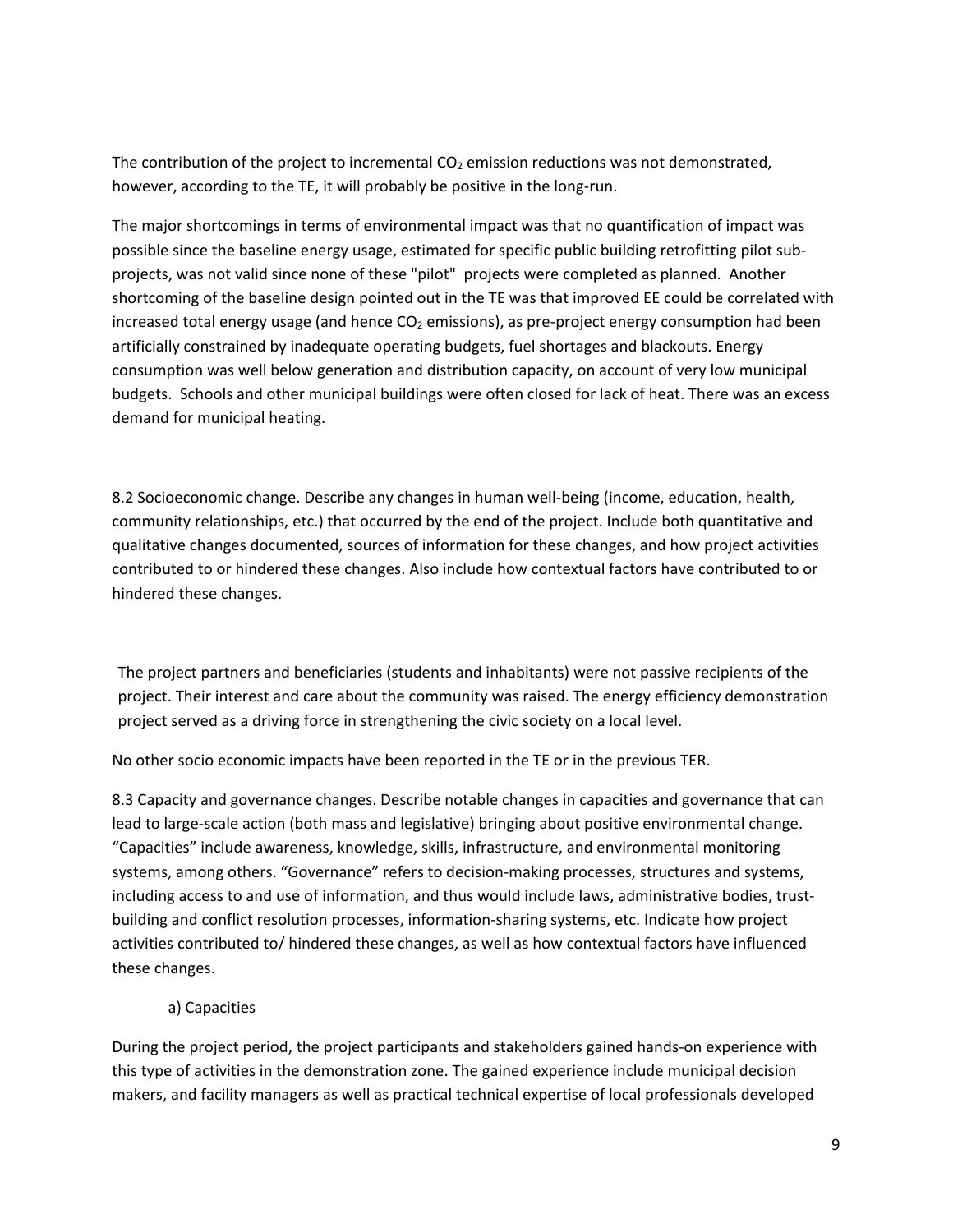during analysis of energy efficiency opportunities, project design, tendering for suppliers, installation and maintenance, and project results evaluation.

In 39 municipalities municipal energy efficiency offices have been established equipped with computers with access to Internet, and local energy managers have been trained in municipal energy planning and energy efficiency project development and finance. Specific software has been developed and utilized in municipalities for monitoring of energy consumption in their individual facilities, and nation-wide benchmarking has been introduced.

Municipal energy managers of EcoEnergy have been trained in municipal energy planning, energy auditing, and energy efficiency project development and finance. Seven municipalities have approved their energy efficiency programmes and started its implementation. Another 18 municipalities have developed energy efficiency programmes and started the implementation without formal approval by the local city council. As part of the training activities with municipalities 40 energy efficiency retrofit projects have been developed. These projects include 11 energy efficiency retrofits in street lighting, 1 energy efficiency retrofit in a hospital, 16 projects for school retrofit, 5 for kindergarten, and 7 for another facilities.

According to the TE, the strong capacity building component has significantly helped to train municipal energy managers in developing energy efficiency projects, which will accelerate energy efficiency project implementation once commercial financing will become more available. The first commercially financed projects have been implemented already by the end of the project period.

### b) Governance

8.4 Unintended impacts. Describe any impacts not targeted by the project, whether positive or negative, affecting either ecological or social aspects. Indicate the factors that contributed to these unintended impacts occurring.

Some side-effect has been generated by the implementation of the project, and especially by its demonstration component: the energy efficiency retrofit of street-lighting, school and residential building motivated the population of Gabrovo, tenants of the residential building, school staff and pupils to improve the maintenance of these facilities, reduce vandalism, and develop responsibility for their community and public space. Strengthening of these responsibilities and motivation is, according to the TE author, a key prerequisite for replication of project results and reaching GHG emission reductions, but it is a necessary condition for sustainable development and revitalization with a broader positive social impact.

8.5 Adoption of GEF initiatives at scale. Identify any initiatives (e.g. technologies, approaches, financing instruments, implementing bodies, legal frameworks, information systems) that have been mainstreamed, replicated and/or scaled up by government and other stakeholders by project end. Include the extent to which this broader adoption has taken place, e.g. if plans and resources have been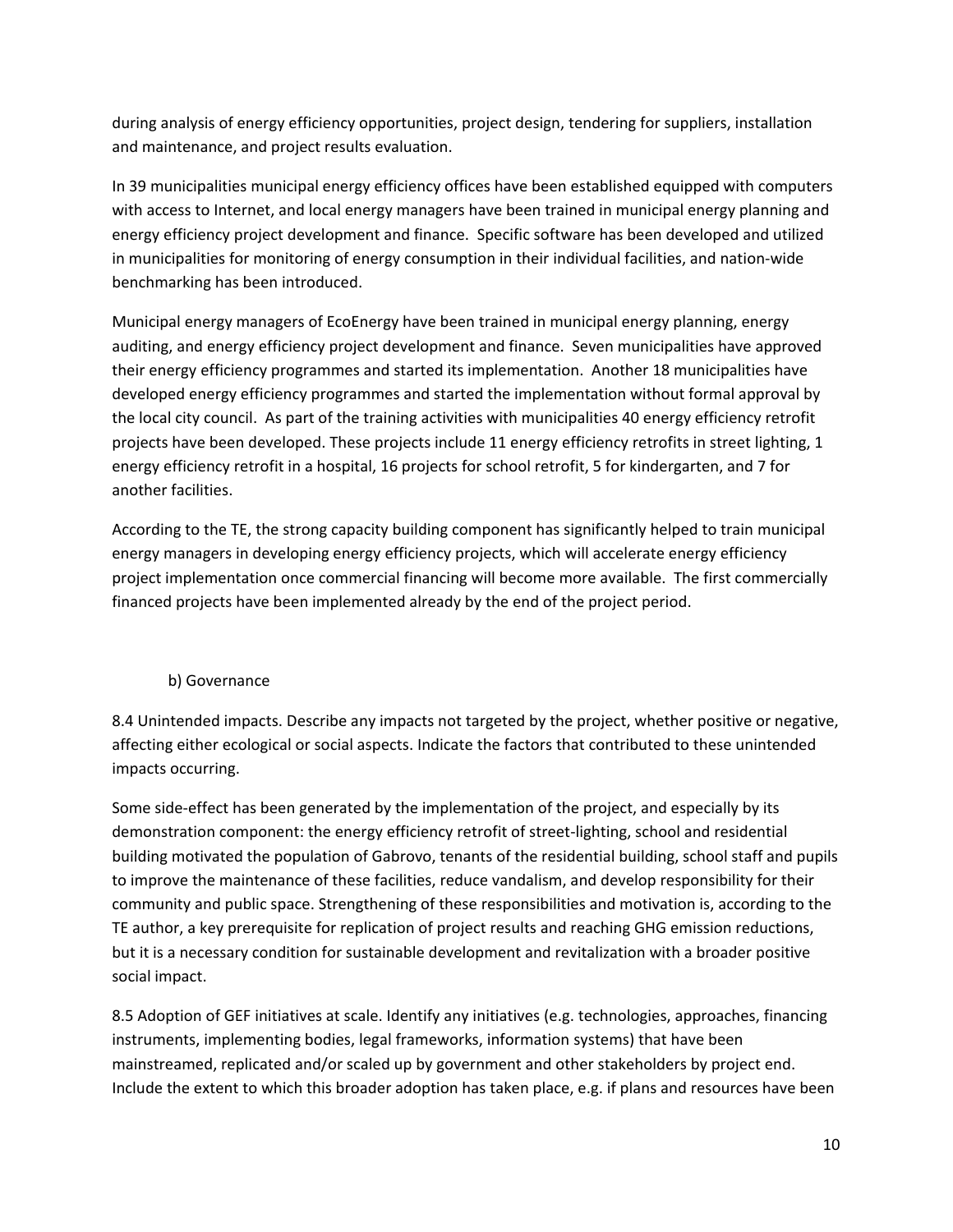established but no actual adoption has taken place, or if market change and large-scale environmental benefits have begun to occur. Indicate how project activities and other contextual factors contributed to these taking place. If broader adoption has not taken place as expected, indicate which factors (both project-related and contextual) have hindered this from happening.

During its implementation the project has focused on dissemination of experience and lessons learned and strengthening local capacity in developing energy efficiency projects. A major but not the only channel developed and used for capacity building and information was creation of Municipal Energy Efficiency Network EcoEnergy.

As explained in the TE, the project results have been disseminated among other potential beneficiaries through this national Municipal Energy Efficiency Network EcoEnergy. It is a specially developed network of municipalities interested in energy efficiency. This network has gradually attracted a majority of municipalities in the country and become an important player on a national level as well. The number of members of the Municipal Energy Efficiency Network EcoEnergy has reached 54 municipalities and 6 regional associations of municipalities, thus EcoEnergy associates in total 159 municipalities with 69% of Bulgarian population.

The network members participated in numerous activities and trainings, including development of energy consumption database in their facilities and energy monitoring, training in energy planning and finance including Energy Performance Contracting, etc. Municipal energy experts as well as city mayors are actively involved in the network activities. Although the project did not provide grants or subsidies for project implementation to the *EcoEnergy* network member municipalities (except for demonstration projects), it has attracted more than expected interest and participation of Bulgarian municipalities. Municipalities were interested to gain experience and to implement their energy efficiency projects on their own if their financial situation would allow. In several member-municipalities (typically larger and richer ones) additional energy efficiency projects – typically street-lighting retrofits – have been developed and implemented by the end of the project period using for the first time in Bulgaria innovative forms of financing (for example in municipal bonds in Varna used for street lighting retrofit).

# **9. Lessons and recommendations**

9.1 Briefly describe the key lessons, good practices, or approaches mentioned in the terminal evaluation report that could have application for other GEF projects.

The following lessons were reported in the previous TER:

- (1) Alternative mechanisms are needed to support EE interventions in medium-sized and small municipalities which cannot support the range and level of skills required.
- (2) Years are needed to build administrative capacity and EE interventions must be an integral part of the municipal development plan.
- (3) The legal framework must regulate and support the EE measures, but should also ensure their maintenance and control.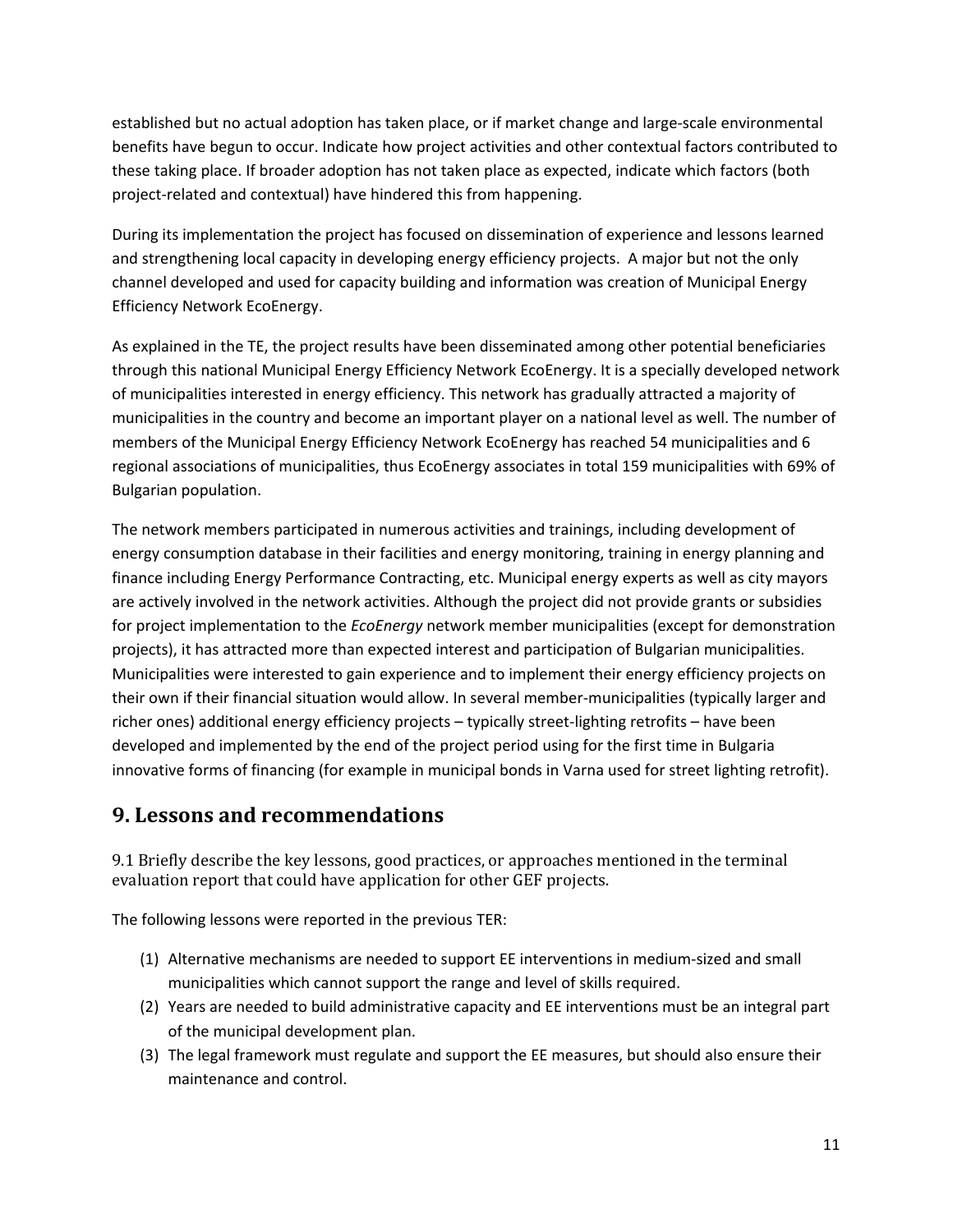(4) A Bulgarian NGO was able to implement a large-scale project and initiate the creation of another NGO, EcoEnergy, and work in partnership with it in an effective manner.

### 9.2 Briefly describe the recommendations given in the terminal evaluation.

The following recommendations were reported in the previous TER and in the TE:

- (1) Further expansion of contacts and interactions with the network and other stakeholders are still needed to maximize impact.
- (2) The results from the project should be collected and systemised in a special edition (in a printed, electronic and multi-media format) and thus made available to the broadest possible public circles in order to overcome the poor awareness on the energy efficiency issues.
- (3) *EcoEnergy* and its Secretariat *EnEffect* should activate and expand their contacts and direct interaction with the major partners in municipalities in the implementation of their respective energy efficiency programmes.

# **10. Quality of the Terminal Evaluation Report**

A six point rating scale is used for each sub-criteria and overall rating of the terminal evaluation report (Highly Satisfactory to Highly Unsatisfactory)

| Criteria                                                                                                                                                | <b>GEF EO comments</b>                                                                                                                                                                                                                                                                                                                                                                                                                                                                                                                                                                                                                                                                                                                                                                                                                                                                                                                   | Rating    |
|---------------------------------------------------------------------------------------------------------------------------------------------------------|------------------------------------------------------------------------------------------------------------------------------------------------------------------------------------------------------------------------------------------------------------------------------------------------------------------------------------------------------------------------------------------------------------------------------------------------------------------------------------------------------------------------------------------------------------------------------------------------------------------------------------------------------------------------------------------------------------------------------------------------------------------------------------------------------------------------------------------------------------------------------------------------------------------------------------------|-----------|
| To what extent does the report<br>contain an assessment of relevant<br>outcomes and impacts of the<br>project and the achievement of the<br>objectives? | The report contains a partial assessment of outcomes and<br>impacts. The assessment is almost entirely qualitative and<br>incomplete, it counts inputs and outputs but does not<br>convincingly evaluate outcomes. Important outcomes,<br>although not attributable to deficiencies in the<br>performance of the executing agency, are given insufficient<br>stress:<br>(1) the scale of application of municipal EE innovations<br>needed to impact global CO2 emissions significantly, has<br>not been achieved and (2) LG (local government) financial<br>commitments were not honored and decreased the scale<br>and effectiveness planned and baselined demonstration<br>projects.<br>Moreover, there were inconsistencies especially in usage of<br>M&E terminology; ratings, objectives, outcomes and<br>sustainability. The basic report structure does not support<br>a logical progression to conclusions and recommendations. | <b>MS</b> |
| To what extent is the report<br>internally consistent, the evidence<br>presented complete and convincing,<br>and ratings well substantiated?            | The HS and HL/L ratings for outcomes and sustainability are<br>contradicted by incomplete achievement of objectives and<br>substantial risks of unsustainability. The GEO emissions<br>objectives were not achieved. It was misleading for the TE<br>to state that "all the project outcomes have been fully met<br>and fulfilled" but then admit later that project outcome (d)<br>was not achieved at all. The full achievement of all the                                                                                                                                                                                                                                                                                                                                                                                                                                                                                             | <b>MU</b> |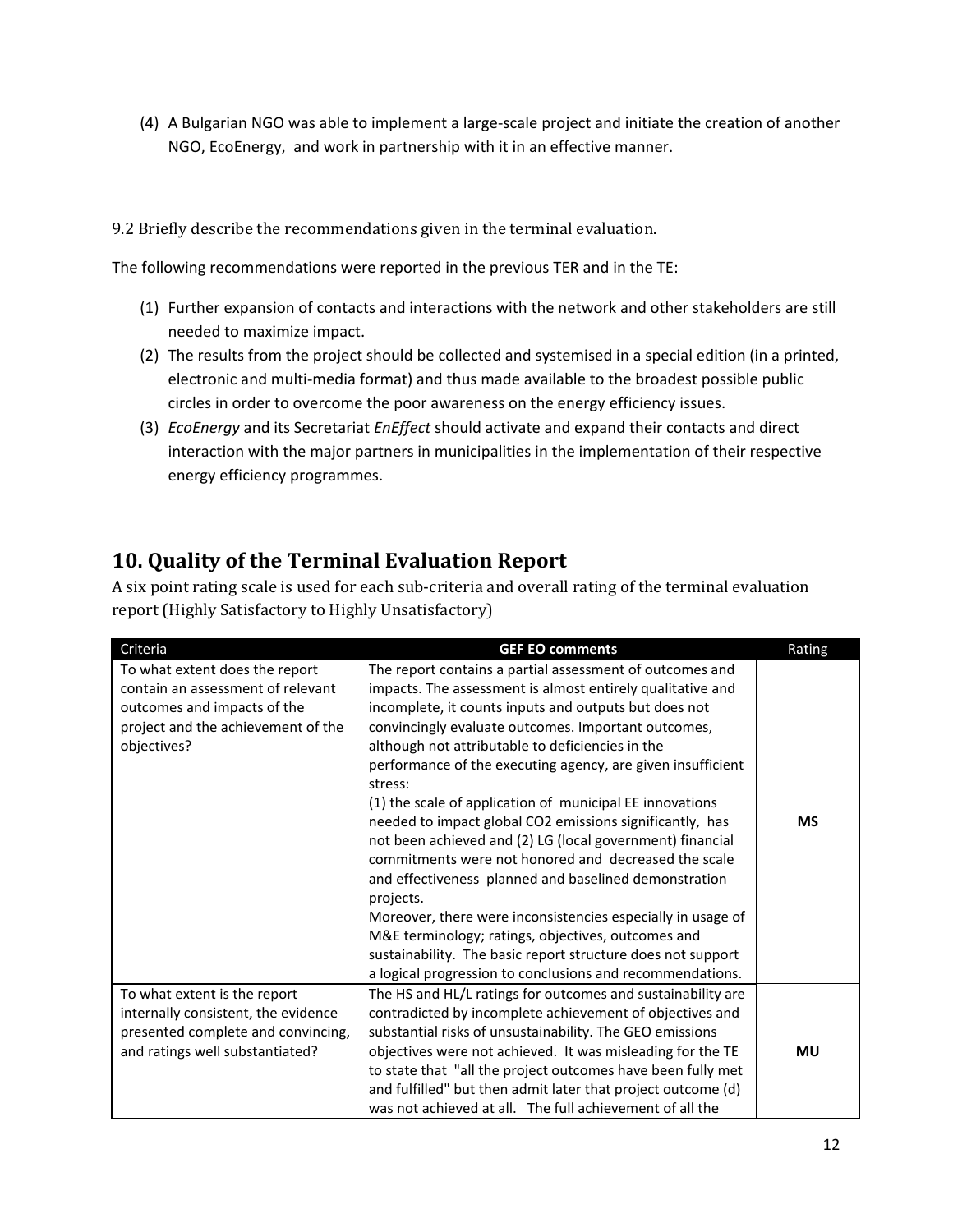|                                                                                                                 | remaining outcomes is questionable as the evidence is<br>incomplete. The financial and economic viability of<br>retrofitting, with all of the associated development costs, is<br>simply asserted, while management should have accounted<br>for the costs and anticipated returns to the new sub-<br>projects. The demonstrations of technical and financial<br>innovations (Sub-Projects 1-3) that were planned in outline<br>were not implemented, but there should have been a<br>quantitative description and analysis of the 40 EE projects<br>implemented and funded by training grants.                                                                                                                                                                                                                                                                                                                                                                                                                                                                                                                                                        |    |
|-----------------------------------------------------------------------------------------------------------------|--------------------------------------------------------------------------------------------------------------------------------------------------------------------------------------------------------------------------------------------------------------------------------------------------------------------------------------------------------------------------------------------------------------------------------------------------------------------------------------------------------------------------------------------------------------------------------------------------------------------------------------------------------------------------------------------------------------------------------------------------------------------------------------------------------------------------------------------------------------------------------------------------------------------------------------------------------------------------------------------------------------------------------------------------------------------------------------------------------------------------------------------------------|----|
| To what extent does the report<br>properly assess project<br>sustainability and/or project exit<br>strategy?    | There is no explicit exit strategy. An exit strategy is<br>premature and a follow-up public-private partnership GEF<br>project is being prepared. Some major sustainability factors<br>are adequately discussed, including further grant funding of<br>the present program, but.:<br>(1) the NGO (EnEffect) showed it was capable of<br>implementing a large scale project of this kind, but<br>sustainability of the project achievements depends heavily<br>on continued donor assistance, more so than is<br>acknowledged. The TE does not clarify the dependence of<br>the sustainability of the EE innovations and even promotion<br>and networking, on donor support.<br>(2) There was no follow up of core financial sustainability<br>topics in the PD, such as a politicized tariff structure, and<br>absence of metering, and regulation of public utilities.                                                                                                                                                                                                                                                                                | MU |
| To what extent are the lessons<br>learned supported by the evidence<br>presented and are they<br>comprehensive? | The lessons are not complete and description of<br>achievements inadequate. There is no discussion of tariff<br>structure, metering and of what subsidies are still needed<br>to present bankable projects to fund the remaining<br>investment; these were core topics in the PD but the<br>omission is not even acknowledged. Some major lessons<br>learned are somewhat contradictory to the ratings.<br>The creation since 1998 of an information system on<br>energy consumption by EcoEnergy member municipalities,<br>administered by EnEffect, is a major achievement but the<br>TE does not explicitly identify this as a project output . It is<br>unclear to the reviewer if this project was the sole support<br>for all EcoEnergy activities and/or EnEffect, or whether<br>there are other unaccounted or parallel interventions that<br>are also responsible for some of the reported outcomes.<br>The report recommends more subsidized loans which are<br>against government and bank policy. Loans are less<br>transparent than outright grants and this lesson has been<br>absorbed and learned in the financial and banking sector. | MU |
| Does the report include the actual<br>project costs (total and per activity)<br>and actual co-financing used?   | The report does not include the correct project costs. A<br>major table on page 37 does not add up correctly,<br>underestimating total project costs by nearly \$2 million and<br>using different definitions of co-financing than the PD. The<br>TE states the project was regularly monitored and<br>evaluated by the standard GEF/UNDP procedures and<br>audited by PriceWaterhouse Coopers and KPMG. Such a<br>basic deficiency in the core table for accounting for costs,                                                                                                                                                                                                                                                                                                                                                                                                                                                                                                                                                                                                                                                                        | U  |